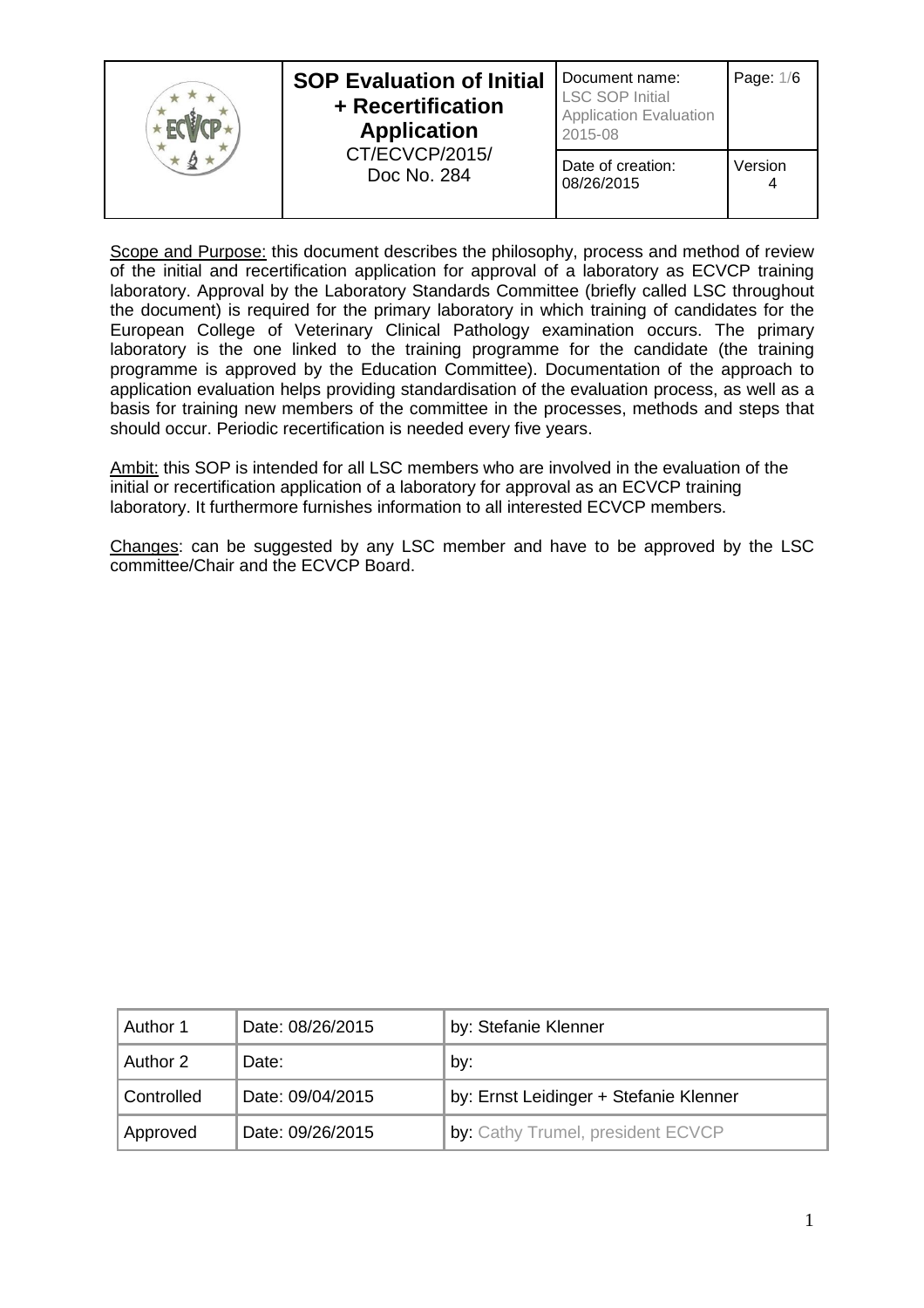|  | <b>SOP Evaluation of Initial</b><br>+ Recertification<br><b>Application</b> | Document name:<br><b>LSC SOP Initial</b><br><b>Application Evaluation</b><br>2015-08 | Page: 2/6 |
|--|-----------------------------------------------------------------------------|--------------------------------------------------------------------------------------|-----------|
|  | CT/ECVCP/2015/<br>Doc No. 284                                               | Date of creation:<br>08/26/2015                                                      | Version   |

# **1. Application for Training Laboratory Approval**

A copy of the Initial and Recertification Application form is provided in Appendix 1 ("LSC Appendix 1 Initial + Recertification Application Form" in its current version). The part about the recertification application is not applicable for laboratories applying the first time as ECVCP training laboratory.

## **2. Initial and Recertification Application Evaluation Form**

A copy of the Initial and Recertification Application Evaluation Form is provided in Appendix 2 (LSC Appendix 2 Initial + Recertification Application Evaluation Form" in its current version). The Evaluation Form includes the standard format for a letter of response that will be prepared by the Chair of the LSC when the evaluations of the reviewers are combined (see pertinent section below).

## **3. Persons Conducting Evaluations**

The LSC includes members who have years of experience with laboratory quality systems, their planning, implementation and monitoring. Members of the LSC with less experience (new diplomates in most cases) should be assigned to evaluate applications with a more experienced member of the committee and should discuss by email or telephone with the experienced member any questions they may have about the suitability of the application or its parts and the philosophy or historical bases for making judgments regarding the application. Such a pairing of the evaluators/reviewers of the application should be continued until less experienced evaluators have reviewed a minimum of 3 applications.

Consultation with the Chair of the LSC, the other assigned evaluator and/or other members of the committee is desirable should there be any question or doubt as to the completeness or suitability of the information provided in the application.

## **4. Procedure**

- 4.1. ECVCP Administrative Assistant
	- 4.1.1. The application has to be sent by email to the ECVCP Administrative Assistant who will forward a copy of the application to the Chair of the LSC. The Administrative Assistant also has to contact the ECVCP Treasurer to assure that the laboratory registration has been paid.
	- 4.1.2. The ECVCP Administrative Assistant will acknowledge the receipt of the application by email to the contact person noted on the application form.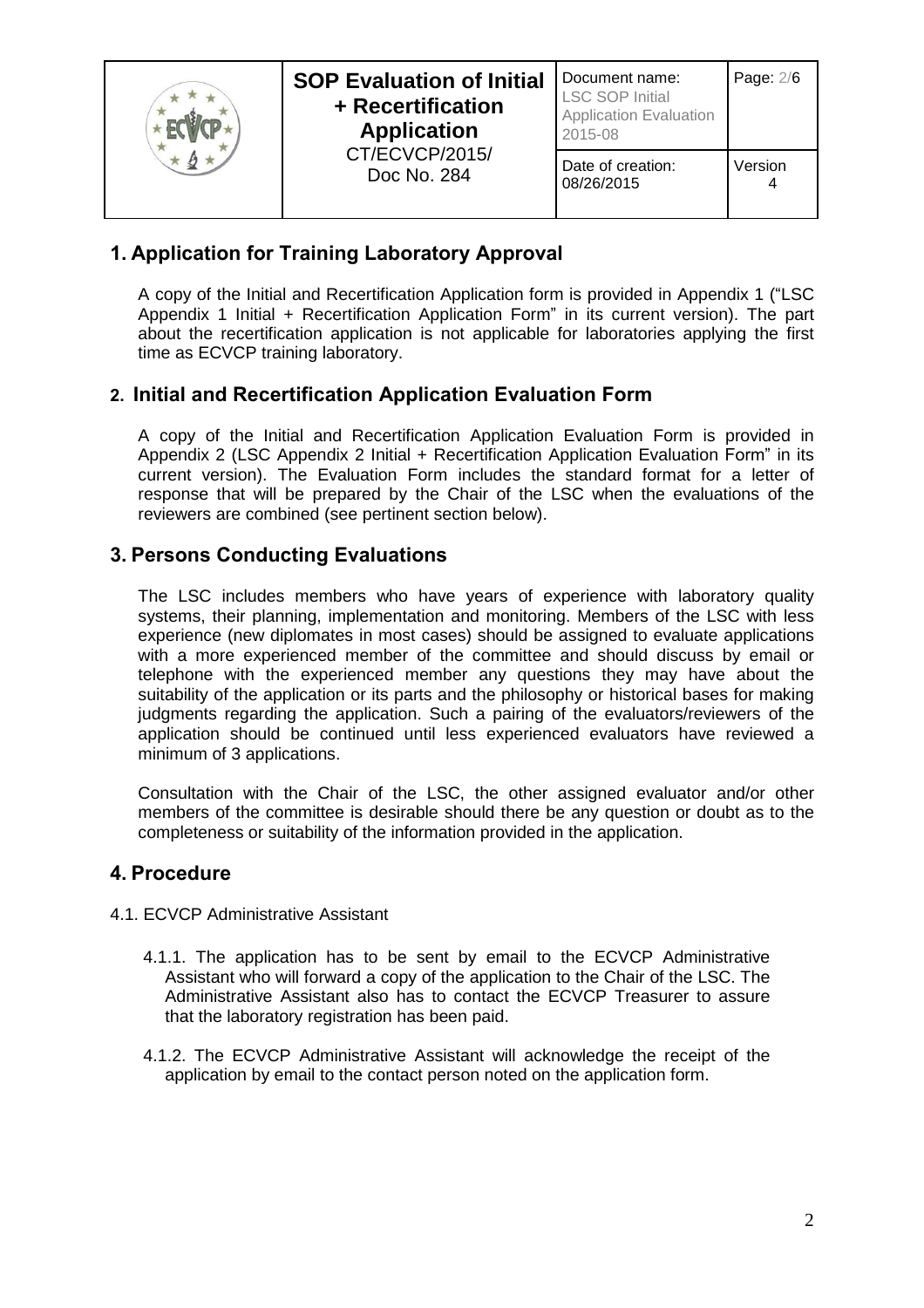|  | <b>SOP Evaluation of Initial</b><br>+ Recertification<br><b>Application</b> | Document name:<br><b>LSC SOP Initial</b><br><b>Application Evaluation</b><br>2015-08 | Page: 3/6 |
|--|-----------------------------------------------------------------------------|--------------------------------------------------------------------------------------|-----------|
|  | CT/ECVCP/2015/<br>Doc No. 284                                               | Date of creation:<br>08/26/2015                                                      | Version   |

4.2. ECVCP LSC Reviewers

The Chair of the LSC will select two members of the LSC to evaluate the application.

- 4.2.1. The Chair of the LSC will approach members until reviewers have been identified to complete the review within the agreed time frame. For most applications, it is anticipated that the application will be reviewed within 30 days of receipt.
- 4.2.2. Upon receiving confirmation of the availability of the evaluator, the Chair of the LSC will forward by email all documents pertaining to the application (completed application form and any addenda) to the reviewer.
- 4.3. Evaluation of the Application

Once the reviewer is in possession of the application, he/she will use the *Initial + Recertification Application Evaluation Form* to complete his/her evaluation of the application according to the following guidelines:

- 4.3.1. The *Initial and Recertification Application Evaluation Form* has the following sections
	- 1. General Information
	- 2. Recertification Application
	- 3. Personnel
	- 4. List of Equipment
	- 5. List of tests
	- 6. List of SOPs
	- 7. Haematology
	- 8. Biochemistry
	- 9. Endocrinology
	- 10. Haemostasis
	- 11. Cytology

corresponding to the sections in the Application Form, with columns labelled for each section noted above: 'Included in the Application', 'Major Comments', 'Minor Comments' and 'Conclusions'.

4.3.2. If the indicated subparts of each section are included in the application, this is noted and indicated to be '*Complete*' in the column labelled '*Included in the Application*'. If the content of each section is not considered adequate or is not included, this is noted and a designation of '*Incomplete*' entered in the column labelled '*Included in the Application'*. Notation of what is missing or inadequate is included in the 'Major Comments'. The evaluator may make comments in the 'Major Comments' or 'Minor Comments' columns at their discretion.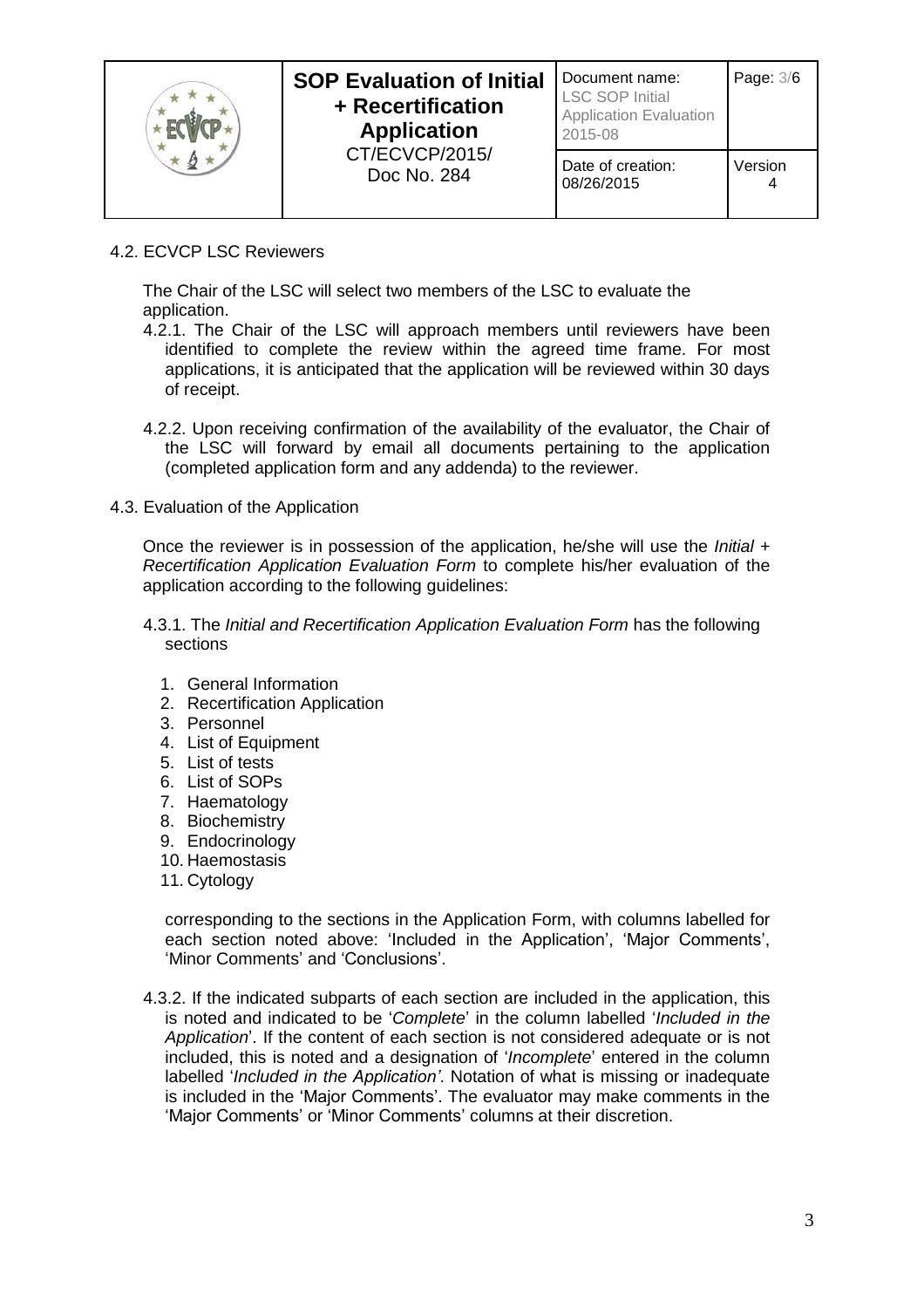|  | <b>SOP Evaluation of Initial</b><br>+ Recertification<br><b>Application</b> | Document name:<br><b>LSC SOP Initial</b><br><b>Application Evaluation</b><br>2015-08 | Page: 4/6    |
|--|-----------------------------------------------------------------------------|--------------------------------------------------------------------------------------|--------------|
|  | CT/ECVCP/2015/<br>Doc No. 284                                               | Date of creation:<br>08/26/2015                                                      | Version<br>4 |

- 4.3.3. If the subpart of the section is indicated to be 'Complete', the notation of '*Fulfilled'* is given in the column labelled '*Conclusions'*. If the subpart is indicated to be '*Incomplete'*, the notation of '*Not Fulfilled'* is given in the column labelled '*Conclusions'*.
- 4.3.4. If section 2 *Recertification Application* is not applicable in the application (i.e. if this is an initial application), the column labeled '*Conclusions'* is marked with '*not applicable'*.
- 4.3.5. The following are notes for guidance in evaluation of each section and subpart:

### Section 1: General Information:

This includes date, name and address of the laboratory, contact details of contact person and diplomate in charge of the training program, job description of the diplomate, indicated sections of the lab where approval shall be gained for, description of the purpose of the lab and a Quality Plan.

*Guidance: The Quality Plan can be quite short and shall outline the framework and philosophy of which the lab bases its quality system. Further guidance on how to write a Quality Plan can be found on the ECVCP website.*

#### Section 2: Recertification Application

This section is only applicable for laboratories requiring recertification every 5 years after approval of their initial application. Recertifying laboratories shall provide a tabulated change log for changes applicable to sections 3-11. The applicant for the recertification application shall also fill out sections 3-11 to document actual status of the lab.

#### Section 3: Personnel

A list of full-time-equivalent personnel of the laboratory including function and full time equivalent shall be provided in a table as well as a workflow / organization charte.

#### Section 4: List of Equipment

A complete list of the equipment present shall be provided. Furthermore information about the laboratory information and management system (LIMS) shall be included as a short description.

*Guidance: information about the LIMS shall include a short description as well as information about the i.e. backup solution and interface to other software programs used in the lab.*

#### Section 5: List of tests

A complete list of tests available in the lab shall be provided. It shall further be notated if the analysis is performed in-house or referred and which instrument and method are used.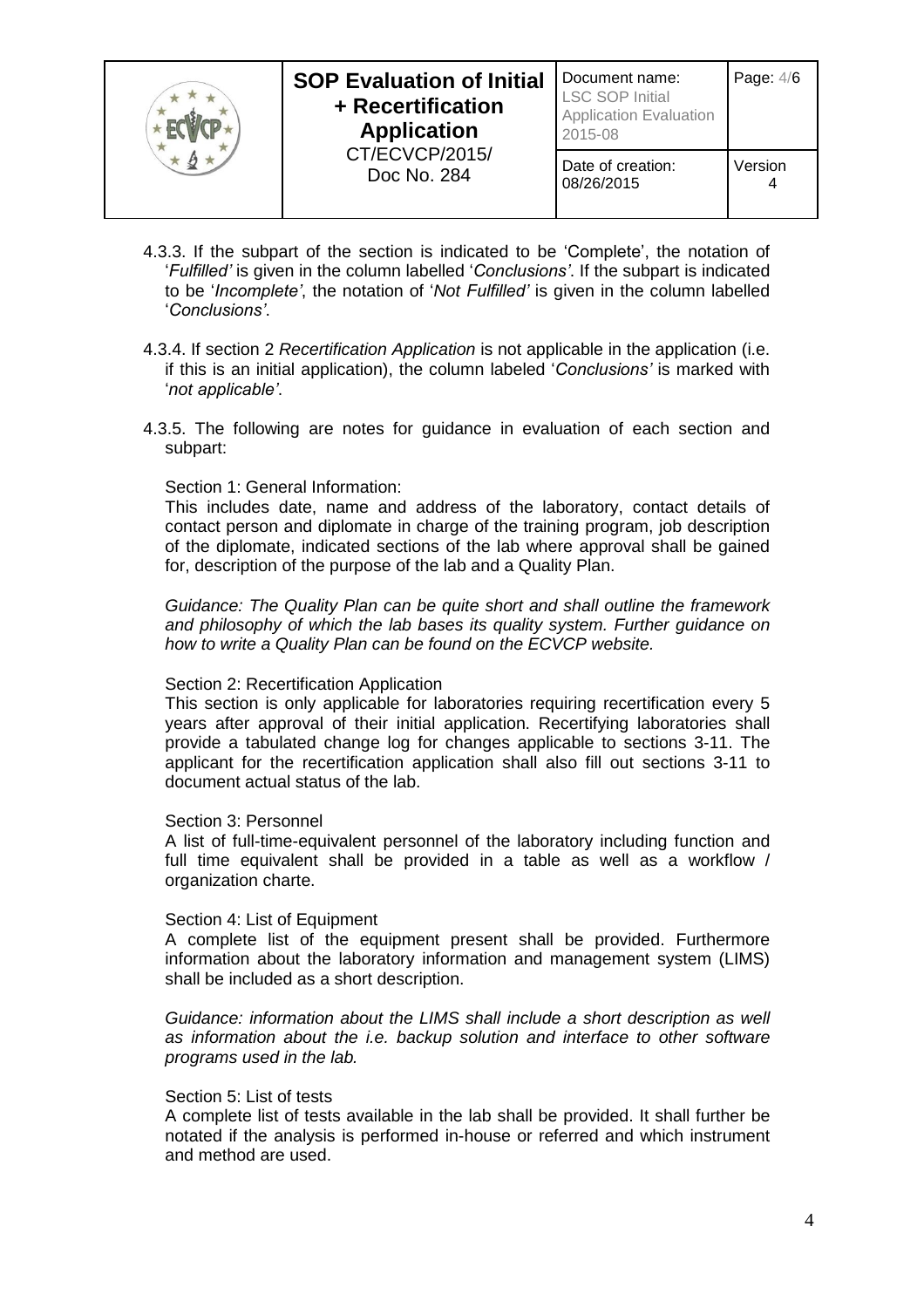|  | <b>SOP Evaluation of Initial</b><br>+ Recertification<br><b>Application</b> | Document name:<br><b>LSC SOP Initial</b><br><b>Application Evaluation</b><br>2015-08 | Page: 5/6 |
|--|-----------------------------------------------------------------------------|--------------------------------------------------------------------------------------|-----------|
|  | CT/ECVCP/2015/<br>Doc No. 284                                               | Date of creation:<br>08/26/2015                                                      | Version   |

## Section 6: List of SOPs

A complete list of all SOPs present in the lab including SOP-ID as well as Name of the SOP shall be provided. If name of the SOP is not in English, translation in English has to be provided. One SOP of each core area for which the laboratory applies as a training laboratory shall be attached (SOP translated in English).

Section 7-10: Haematology, Biochemistry, Endocrinology and Haemostasis: This should include the instruments information about the internal QC procedures present at the moment (frequency of QC, QC rule used, total allowable error  $(TE_a)$  chosen, source of TEa, calculated total observed error, additional information if needed), and external quality control.

*Guidance: The instrumentation should be in accordance with a modern laboratory and should be suitable for modern laboratory testing. A minimum of two QCMs should be used for haematology and biochemistry. Recommended TEas are the ones published in the latest ASVCP guidelines.*

### Section 11: Cytology:

Each of the items in the pre-analytical, analytical and post-analytical sections in the left hand column should contain information about QA/QC.

*Guidance: The information should be in sufficient detail to determine if appropriate QA/QC for cytology is performed. For each section a few sentences are considered enough. An SOP may also cover these points and can be attached. Points to consider are for example but not exclusively: samples of insufficient quality, inadequate staining, adequate turnaround-time, accuracy of report release.*

## 4.4. Combination of Comments of the Reviewer

One of the reviewers should be assigned responsibility by the Committee Chair for combining the comments of the two reviewers and preparing the letter to the applicant. The Committee Chair may ask the contact person of the lab for further information if needed.

#### 4.5. Final evaluation of the review

The Chair of the LSC should review all comments and designations of the evaluators to ensure clarity in communication.

When the Chair of the LSC is satisfied with the report and letter, it should be emailed to the ECVCP Administrative Assistant for final formatting, and archiving. For laboratories which gained initial full approval as ECVCP training laboratory, a certificate will further be prepared by the Chair of the LSC and send to the Administrative Assistant. The Administrative Assistant is further in charge of emailing the final letter, and in case of initial full approval the certificate to the contact person of the lab with the Chair and Co-Chair of the LSC in copy.